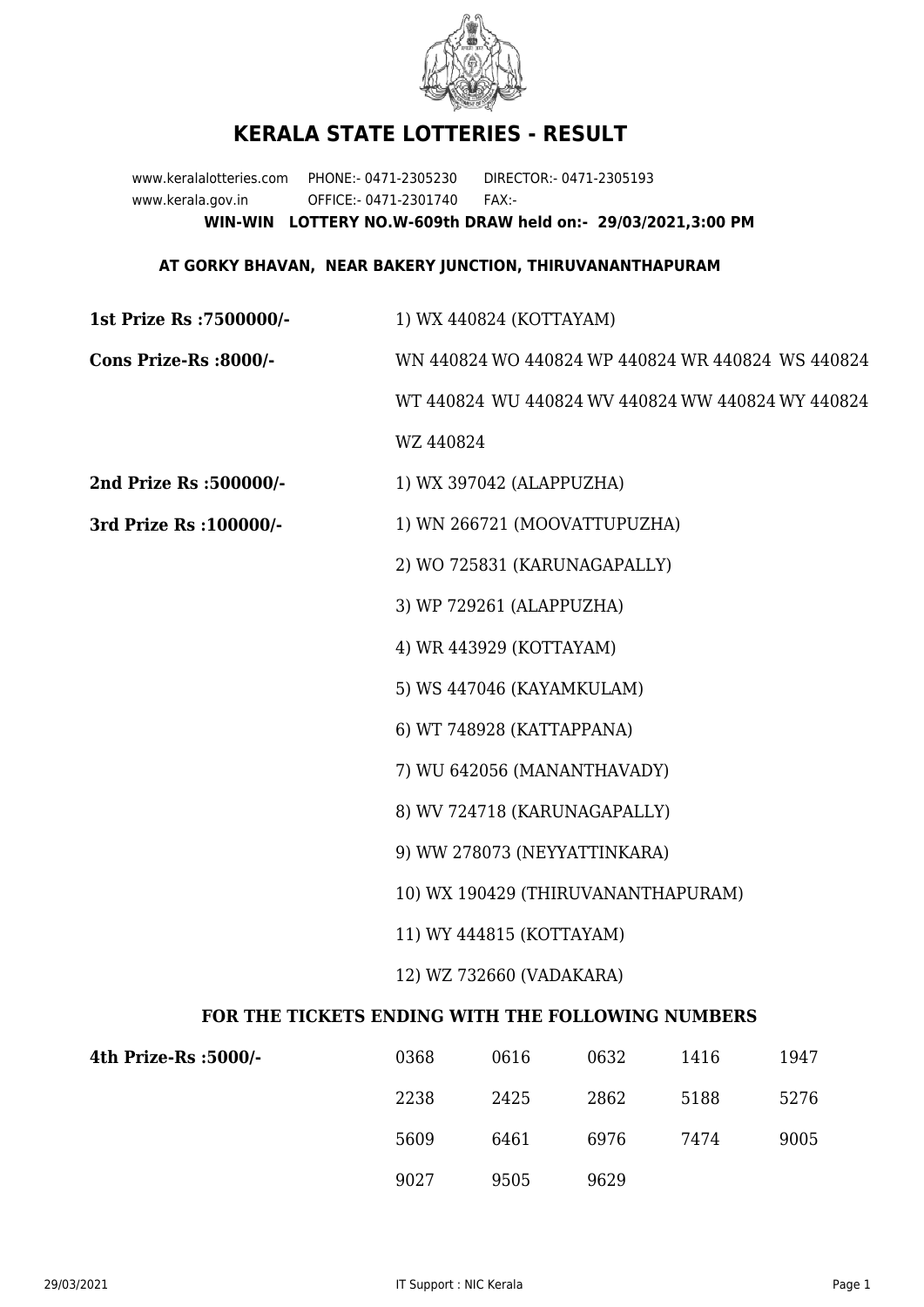| 5th Prize-Rs : 2000/- | 0284 | 2120 | 2980 | 4203 | 4925 |
|-----------------------|------|------|------|------|------|
|                       | 5945 | 7221 | 7659 | 9703 | 9801 |
| 6th Prize-Rs : 1000/- | 0047 | 0982 | 1221 | 2348 | 2393 |
|                       | 2590 | 2810 | 3245 | 3457 | 4618 |
|                       | 7305 | 7582 | 7683 | 9228 |      |
| 7th Prize-Rs :500/-   | 0316 | 0373 | 0438 | 0461 | 0549 |
|                       | 0628 | 0660 | 0786 | 0794 | 1124 |
|                       | 1173 | 1442 | 1567 | 1729 | 2225 |
|                       | 2323 | 2398 | 2399 | 2409 | 2486 |
|                       | 2666 | 2689 | 3019 | 3087 | 3116 |
|                       | 3127 | 3226 | 3367 | 3760 | 3821 |
|                       | 3866 | 3904 | 4061 | 4265 | 4333 |
|                       | 4536 | 4587 | 4701 | 4918 | 4993 |
|                       | 5017 | 5185 | 5442 | 5464 | 5506 |
|                       | 5547 | 5760 | 5859 | 5875 | 5914 |
|                       | 5957 | 6027 | 6350 | 6614 | 6649 |
|                       | 6939 | 7113 | 7172 | 7247 | 7326 |
|                       | 7370 | 7540 | 7643 | 7751 | 7754 |
|                       | 7793 | 7890 | 8222 | 8511 | 8796 |
|                       | 8797 | 8804 | 8891 | 8960 | 9244 |
|                       | 9270 | 9288 | 9358 | 9436 | 9716 |
|                       | 9809 | 9868 |      |      |      |
| 8th Prize-Rs : 100/-  | 0051 | 0056 | 0198 | 0217 | 0346 |
|                       | 0598 | 0603 | 0605 | 0689 | 0722 |
|                       | 0767 | 0810 | 0835 | 0868 | 1017 |
|                       | 1120 | 1181 | 1213 | 1228 | 1377 |
|                       | 1498 | 1755 | 2050 | 2129 | 2146 |
|                       | 2307 | 2430 | 2508 | 2589 | 2603 |
|                       | 2702 | 2741 | 2808 | 2951 | 3092 |